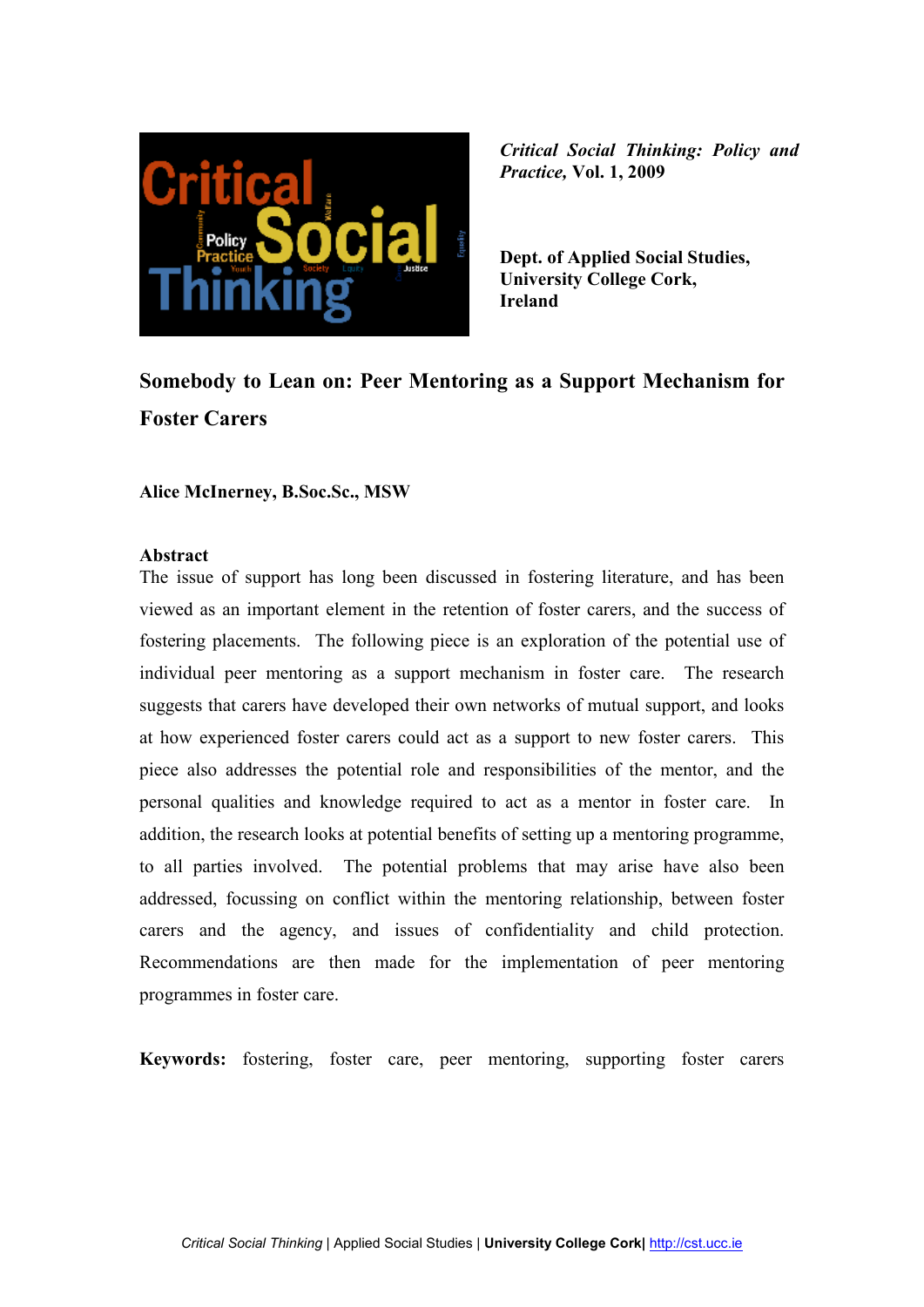

### **Introduction**

I completed my first social work practice placement in a Health Service Executive fostering agency. A recurring theme that arose during conversations with foster carers was concerns about the level of support provided to them by the HSE. Two of the foster carers I spoke to independently suggested the concept of a peer mentoring programme, using experienced carers to provide additional support to new carers. The foster carers I spoke to while on placement felt it would be advantageous to have someone to contact in non-emergency situations, when they might require support, reassurance or advice. They felt that experienced foster carers would be best placed to offer this kind of support to less experienced carers, which led me back to the concept of peer mentoring. I was interested in the idea from the start, and decided to find out more about how such a programme could be utilised.

### **Methodology**

In addressing the research question, the study utilises qualitative methods of data collection. Conducting qualitative research involves getting out into the field and finding out what people are thinking and doing, and allowing the theory to develop from the data (Strauss and Corbin 1998). The focus of the research will thus come from the concerns of the research participants. The methods of gathering data included a review of the relevant literature, and a series of semi-structured interviews with foster carers. Due to time constraints and the limited size of the project, the research was restricted to the views of six research participants, and as such cannot presume their views to represent the views of all foster carers. The research participants have been identified here as A, B, C, D, E, and F, for the purposes of maintaining confidentiality. The foster carers had between 2 and 20 years of experience and were all living in the Southern region of the Health Service Executive. The interviews were carried out in person, taped and transcribed. Interviewees were assured that all personal details would be kept confidential and that tapes and transcripts would be destroyed within a period of three months. The fieldwork data has been organised and coded according to the themes that arose in the interviews.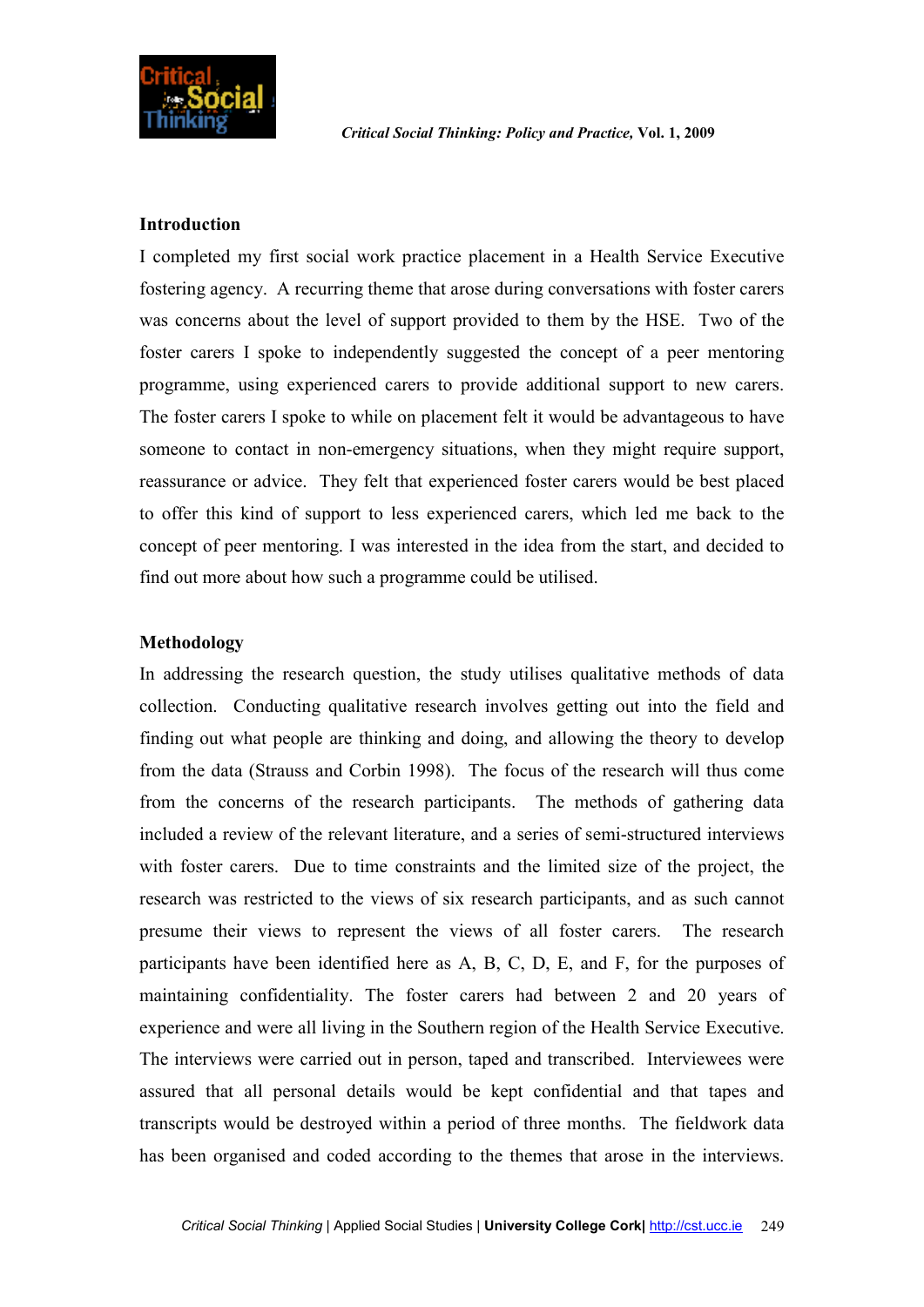

These themes tended to reflect the interview questions, although the semi-structured approach allowed additional data to emerge independently. A primary research question was identified, which shaped the interview questions and the direction of the research. This question was: "How could individual peer mentoring be used as a support mechanism for foster carers?"

# **Theoretical Perspective**

I adopted an integrated theoretical approach to my research, drawing on elements of community work and the strengths-based perspective. Ife (1997) argues that the ideal perspective for social work practice, the area within which this research is located, is that of the community discourse. This perspective involves a 'bottom-up' process, which is essentially client-led and humanistic, and requires clients to identify issues and achieve change for themselves. The ideas and plans come from the service users (in this case foster carers), rather than being dictated by the needs and demands of the agency, and are then facilitated into action by the worker. Thus the social worker acts as an enabler and facilitator rather than a manager.

The strengths-based perspective (Saleebey 1997) involves working with the strengths and skills already possessed by the service user, and utilising these to implement change or action. Acknowledging the unique skills and strengths possessed by experienced foster carers, and utilising them to provide support, is a central feature of a peer mentoring scheme.

# **Supporting foster carers**

The provision of effective support to foster carers has been linked in studies to improved recruitment and retention of foster carers, and the prevention of placement breakdowns (Tresiliotis et al. 2000, Sinclair et al. 2004). One study found that in time of crisis, 76% of foster carers surveyed tended not to use formal support systems. This study also found that the support of other carers was considered valuable in times of crisis (Nixon 1997).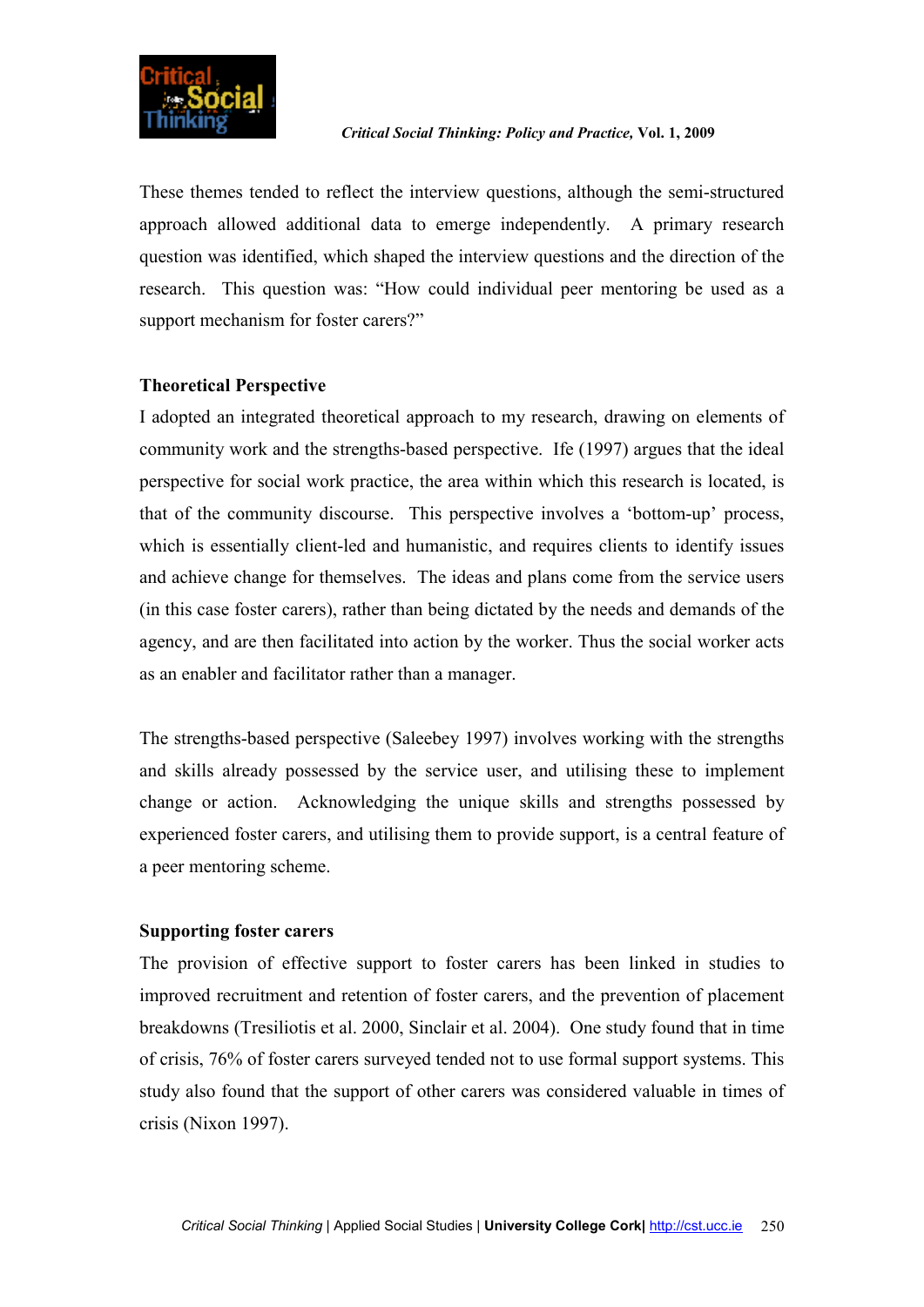

# *Social Work Support*

The research participants found that the level and value of support offered depended on a number of factors; the relationship with their social worker, the availability of the social worker, and the difficulties they experienced which led them to look for support.

The research participants were ambivalent about the support offered by fostering link workers and the children's social workers. Participant B stated that social workers were the main source of support *"if there were problems we would call upon them quite often"*, but was unsure about the value or level of the support offered *"most of the time you're on your own really"*. One foster carer praised her link worker as *"a great support"*, and her child's social worker as *"very approachable"* (Participant D). Other foster carers were less enthusiastic about social workers, mentioning lack of availability *"I know the social workers are just up the walls"* (Participant C) and lack of understanding of the role of the foster carer *"social workers have more training of course* (than foster carers) *but no hands-on stuff"* (Participant A).

The factors influencing positive relationships with social workers, according to the research participants, appeared to be availability and understanding of the role of the foster carer. The research participants tended not to rely heavily on social workers, and instead were creative in their means of gaining support, including attending support groups, informally through family and friends, and forming links with other foster carers.

# *Informal Support and Support Groups*

All of the foster carers cited friends and family as a major source of support. Participant D stated *"My husband and I support each other, and friends and family are great too".* The difficulty with relying on friends and family when fostering is that the role of the foster carer and the challenges involved are very difficult for an outsider to understand. Social networks can be affected, as confidentiality prevents foster carers from answering well-meaning questions from family and friends about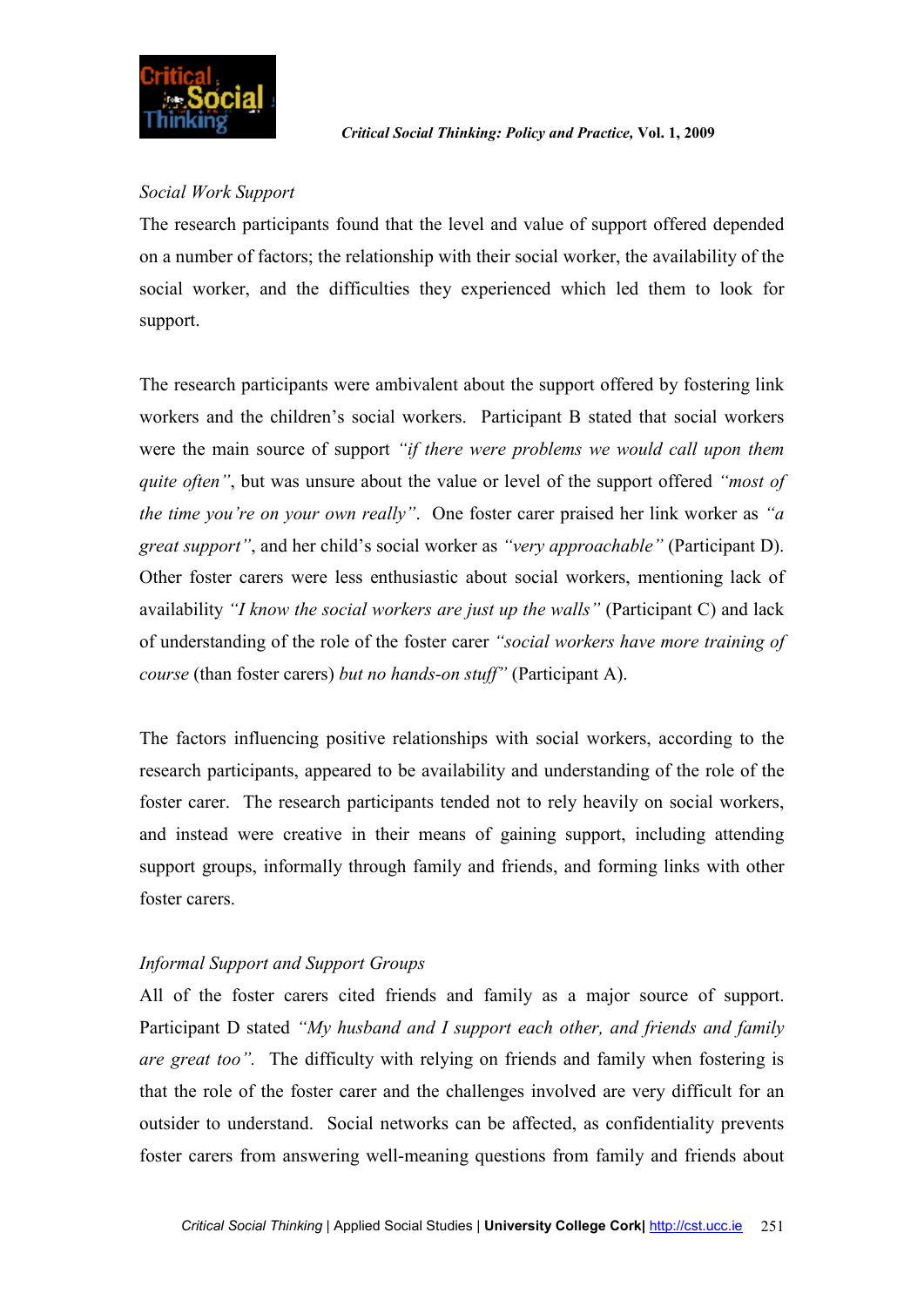

the children in their care, and can contribute to further social isolation (Nutt 2006).

Four of the research participants had been involved in support groups with the Irish Foster Care Association (IFCA). One foster carer, Participant A, was involved in running groups in her catchment area. She was reserved about the benefit of attending support groups, however, saying that occasionally the group, while providing valuable support, can feed into negative emotions rather than promoting positive growth *"People* (foster carers) *can be reactive and get angry-and not take responsibility for their actions*". Participant B was uncertain about the provision of support by groups *"There was no official system of support-like someone you could call".* Two of the other carers valued support groups, but especially appreciated the opportunity to link in with individual carers, and found that these friendships grew from attending support groups, and that this support continued on an individual basis.

A UK study found that only a third of foster carers with a group in their area attended support groups regularly. Seventy percent of foster carers in this study, however, indicated that they could turn to another foster carer for help and advice (Sinclair et al. 2004). These findings concur with my research in that the groups appeared to create links between individual carers who provided mutual support.

# *Mutual Support*

Research has highlighted the benefit of mutual support for foster carers;

"*The support of carers by carers is the method which most readily affirms the foster carers own experience. The evidence from the literature and from this study clearly points to the potency of mutual support for carers. There is nothing quite like it for arranging respite, for passing on practice wisdom, for establishing opportunities to offload safely, and for solving problems*" (Sellick 1992, p.113).

All of the foster carers interviewed valued the input and support of other carers. Participant F, who had been involved in support groups over many years, explained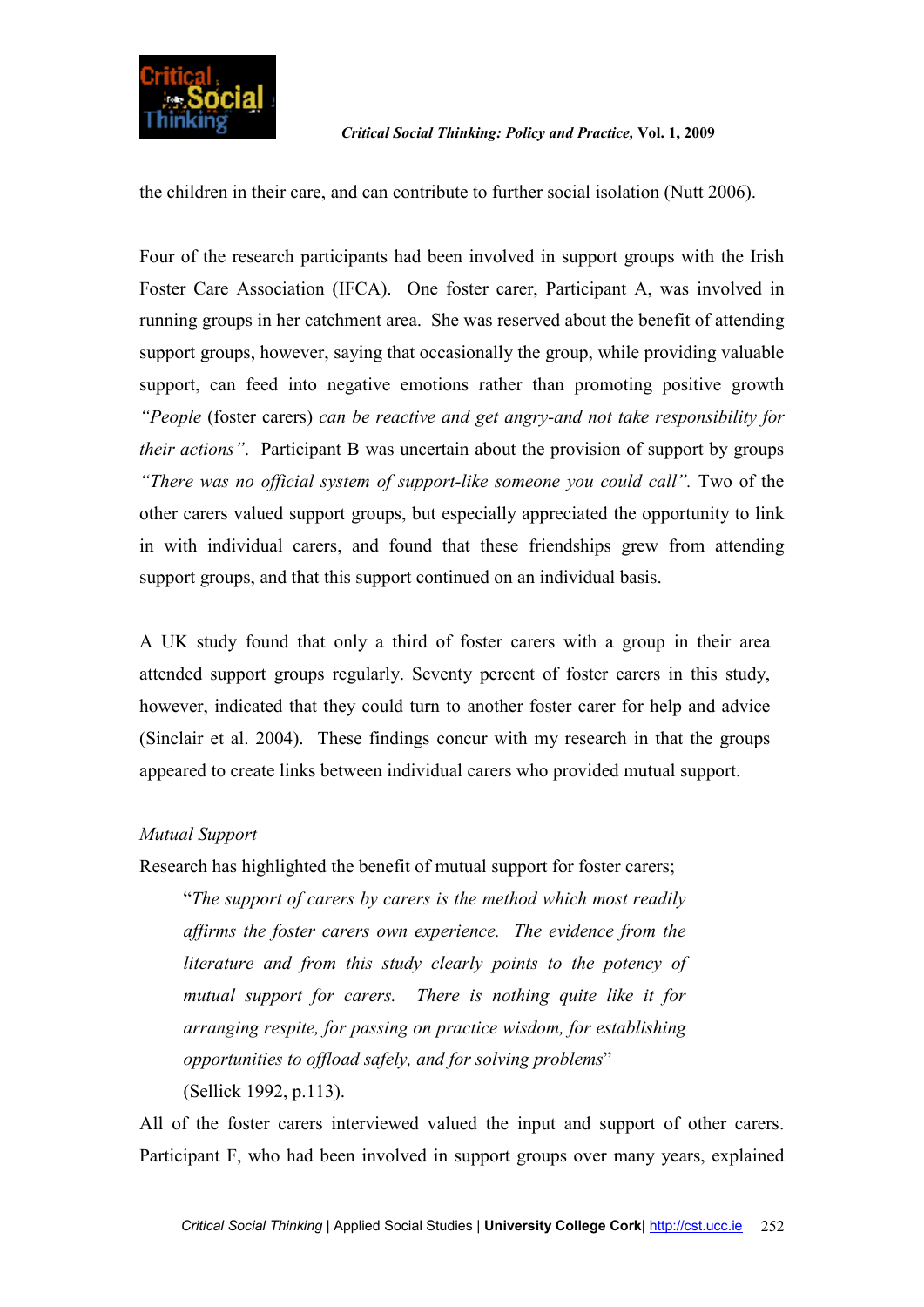

*"Other foster carers were the only ones who knew what you were going through"*. One foster carer, whose closest support is another couple who foster, said *"…you can ring them up, leave off steam, saying what'll I do in this situation"* (Participant E). Another foster carer, whose aunt was a foster carer for years, remembered *"My aunt was there at the end of the phone if I was unsure about anything and that was really helpful. Even just to know what's normal, what's not, that kind of thing*" (Participant D).

The literature supports my findings that foster carers tend to rely on a network of informal support, and that *"independent networking acts as a survival mechanism"* (Maclay et al. 2006, p.32). Foster carers in a study of British carers appeared to develop independent networks to provide them with a high level of support, and described calling other carers for help and advice with their foster children. One carer reported *" I've got my own sort of network of support really. Plus then you've got other carers who you can be quite free to talk to in general"* (Maclay et al. 2006 p.33). Mutual support is not a new idea in fostering, but developing the concept to meet a gap in the provision of support by fostering services has not been explored sufficiently.

#### **Mentoring in Foster Care**

Mentoring is a relatively new concept, used primarily in the business world, matching pairs of experienced/inexperienced partners. The inexperienced partner can learn all the 'tricks of the trade', as well as skills and expertise, from the experienced person. Mentoring is beginning to be used in other areas, particularly schools and community projects (Fennell et al. 2003). In the area of fostering and adoption, mentoring is a very new concept, with very little research available. However, it is growing, and has been adopted in other countries, particularly in the United States, and in the United Kingdom. In the US, the "Parent 2 Parent Mentoring Program" piloted in Montana, provides support by pairing experienced foster carers/adoptive parents with novice carer (Delaney 2000). As the role of other carers in supporting foster carers appears from my research to have developed on an informal basis, I looked at what mentoring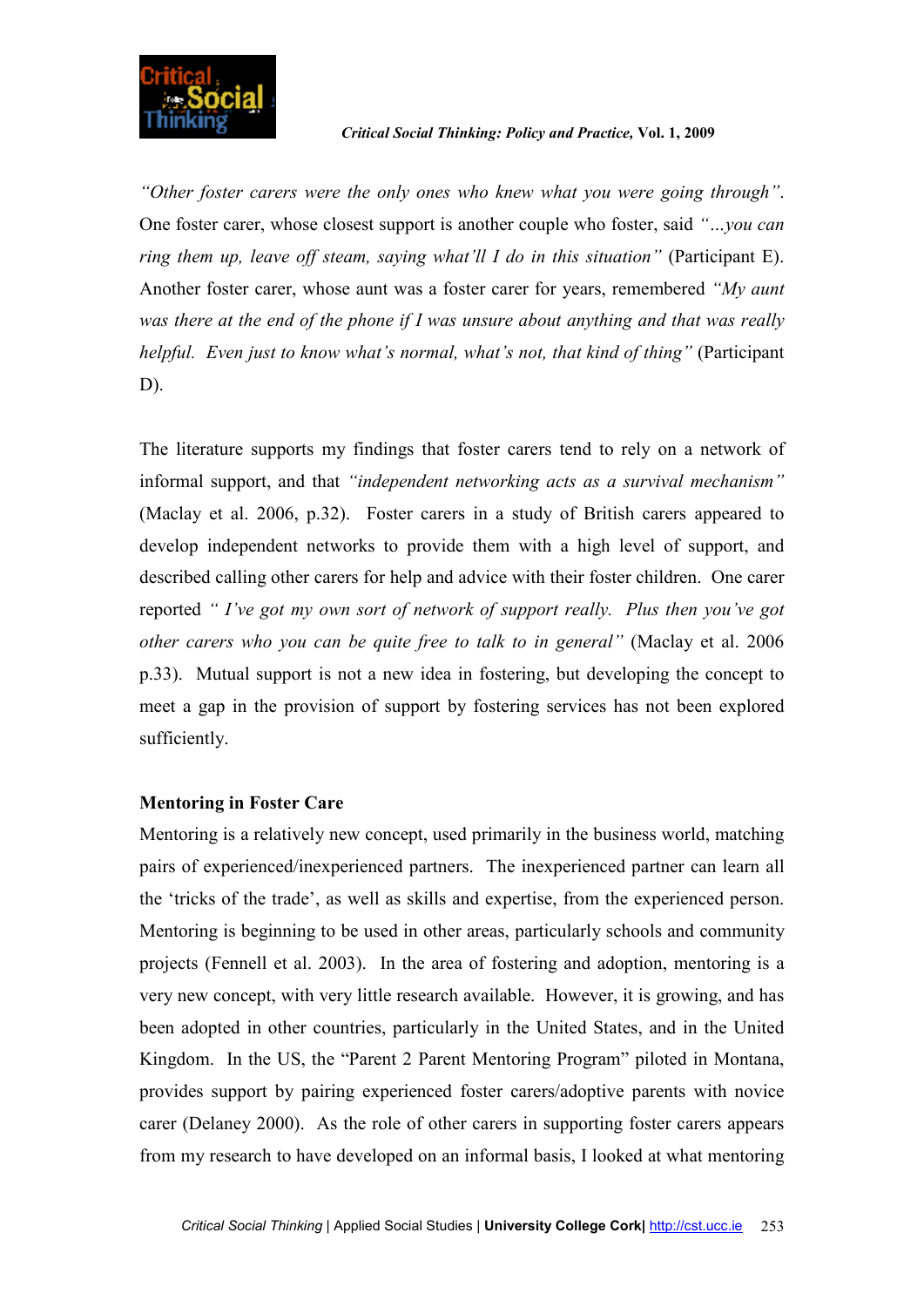

offers to foster carers in Ireland.

# **The Role of the Mentor**

I asked research participants what they would have liked to know as a new foster carer, and what they could have learned from a more experienced carer. Several participants mentioned advice and help with behavioural problems and understanding their foster children;

*"children coming into care have stressful stories so they come with behaviours that are maybe normal for the situation they find themselves in, but challenging in parenting them"* (Participant A).

Some of the participants mentioned specific behavioural issues with their foster children. Although all had received social work support around these issues, they felt that talking to someone who had been through it before would have helped in the circumstances. Tresiliotis et al. (2000) found that almost half the carers they surveyed found the behaviour of the children they were fostering presented them with more challenges than they had expected.

Some of the carers were concerned with more practical advice on services and liaising with professionals "… *finding out information, all the red tape that we had no idea about"* (Participant C), *"Finding out what services are really there…it would have been very important in that things we thought would happen didn't"* (Participant E).

Most of the foster carers felt that a listening ear, support and reassurance could be offered by an experienced carer; *"Support, and recognising that fostering is hard work, that it is challenging"* (Participant A) *"A listening ear…a bit of encouragement when things are tough…a bit of advice"* (Participant C). *"Sometimes I just needed a bit of reassurance and I didn't necessarily want to ring the social worker in case she thought I wasn't coping"* (Participant D), *"…tapping into their experience when you're having problems"* (Participant B*).*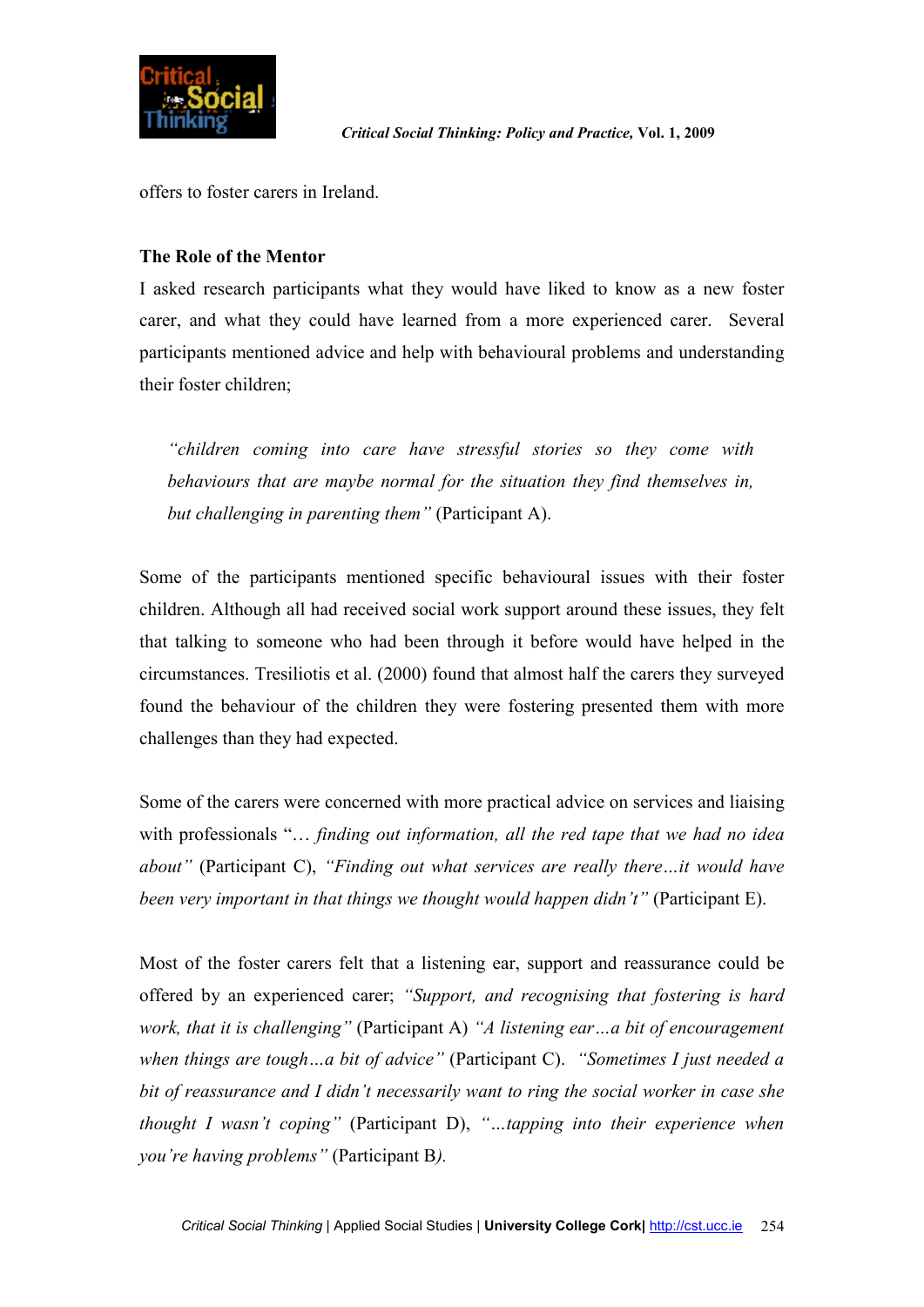

This research then found that the role of the mentor could be both supportive and practical. The mentor could offer reassurance in a non-judgemental way, along with practical support and advice. The research participants also felt that the mentors could offer a safe space to let off steam and gain support without having to resort to calling social workers.

### **Who can mentor?**

Mentoring requires experience, knowledge and personal qualities (Kay and Hinds, 2007). To be a mentor certain qualities are important such as the ability to get along with people and work together. Foster carers tend to develop a number of skills with experience that would be transferable to the mentoring role, such as liaising with professionals, accessing services and dealing with challenging behaviour.

Personal qualities mentioned by the research participants were that mentors should be non-judgemental, easy-going, easy to talk to, calm and good listeners. Mentors would also, according to participants, need to be able to acknowledge their own past mistakes and to be reflective on their own practice. Participants felt, variously, that mentors would need to have a good knowledge base, to be informed about policy and procedure, legal issues, available services, behaviour management and current developments in fostering.

The participants had a range of different views as to what it takes to be a good mentor. What stands out is that all participants agreed that mentors needed to be very experienced foster carers. The other qualities mentioned above, including ability to manage behaviour and knowledge of the system, appeared to develop along with experience in fostering. The participants view, overall, was that foster carers gain skills with experience, and they felt that recognition of the skills and strengths of experienced foster carers was important.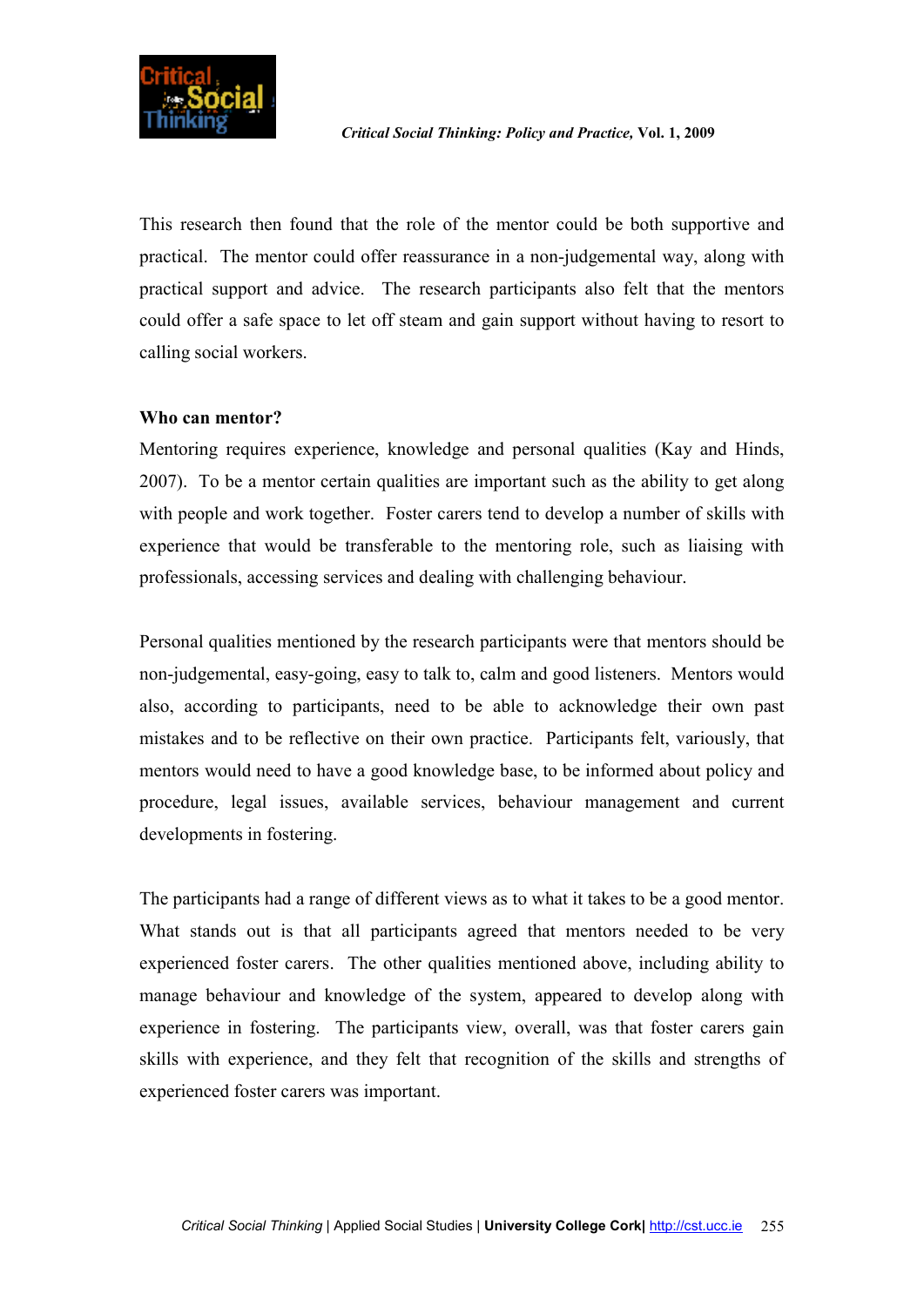

## **The Benefits of Mentoring**

#### *Social work benefits*

The foster carers interviewed were very understanding of the pressures on social workers and felt that mentors could supplement departmental support and free up social workers for other tasks.

*"It would probably be very good at preventing things from escalating you know if the foster carers were worried about something and the social worker is unavailable which is quite common. So it doesn't turn into a big crisis."* (Participant A).

# *Benefits for the Mentor*

Mentoring offers many benefits to the mentor. These include opportunities for personal development and to update ideas and techniques (Kay and Hinds, 2007). Mentoring can also provide an opportunity to develop a close relationship with the mentee and gain mutual support, with the mentee bringing a fresh approach and prompting the mentor to question ways of working (Murray 1991).

The research participants agreed that there were clear benefits for the mentor in a fostering context. These included a sense of satisfaction in helping other foster parents, gaining experience in a new role, giving something back to the fostering community, and feeling that they would be helping foster children.

#### *Benefits for new foster carers*

Benefits to mentees in general that would be transferable to a specific programme for foster carers include: development of skills, increased likelihood of success, developing awareness of the organisation (i.e. fostering department and available services) and having an available and knowledgeable source of advice (Kay and Hinds 2007, Murray 1991).

Another obvious benefit to mentees is the potential of out-of-hours support. According to the research participants, crises often occurred when the social worker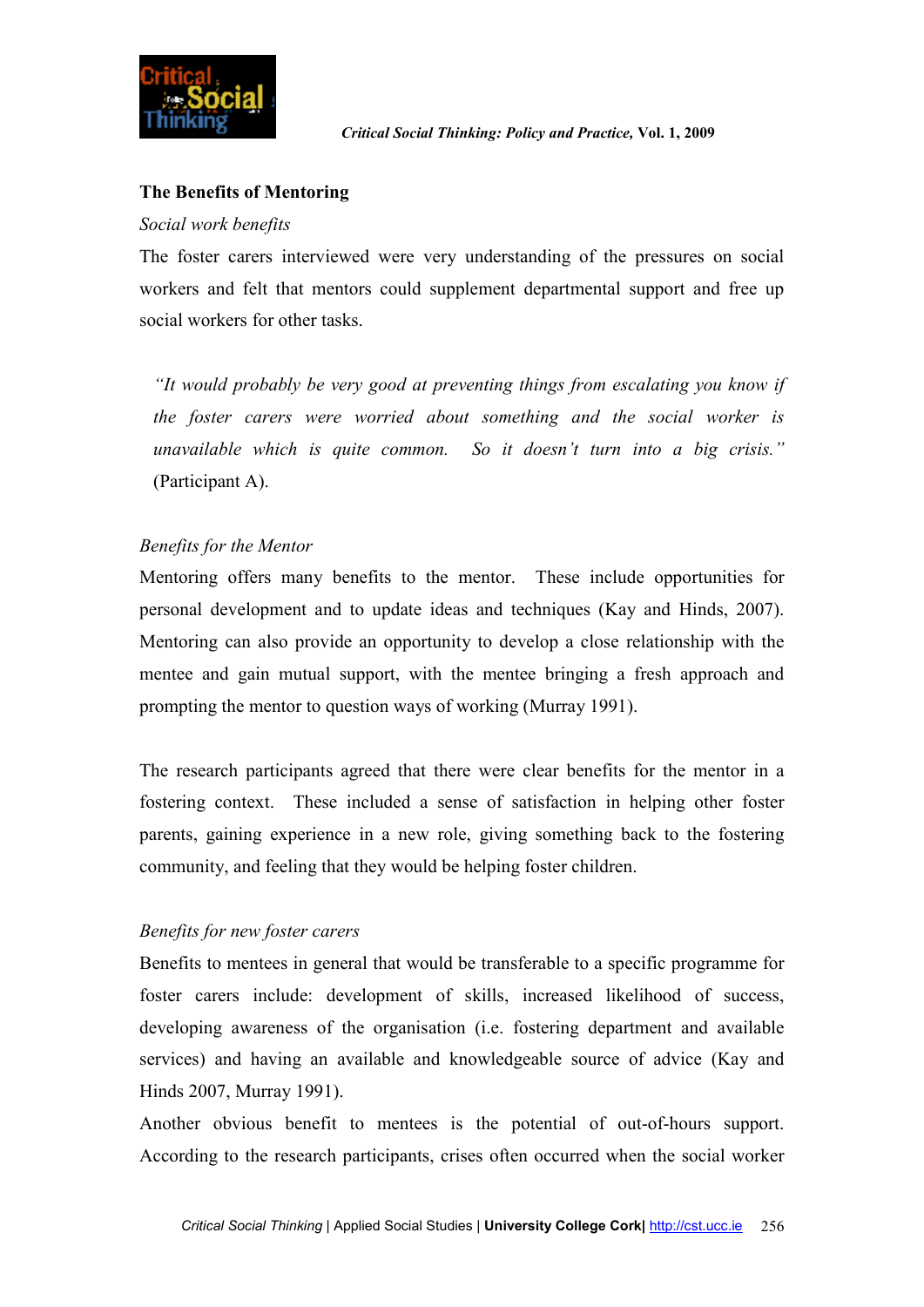

was unavailable, particularly in the evenings and at weekends. *"Sometimes by the time you can ring the link worker on a Monday morning, it's all been dealt with"* (Participant D). Participants felt that in an emergency, they could and should contact the duty social worker or the Gardaiif necessary, but in cases where this was not warranted, a quick call to another foster carer could offer reassurance and practical advice.

#### **Financial resources**

The research participants were divided in opinion when it came to discussing financial incentives. Some felt that they would be happy to take on a voluntary mentoring role, to help new foster parents. Others felt that there would have to be some kind of payment involved. Participant A warned *"If mentors were doing it at a financial cost to themselves that wouldn't work".*

*"It could probably be voluntary, but then that's devaluing foster carers and they become a cheap option…there could be something set aside for them to do it because what you're doing then is rewarding, instead of just using them"* (Participant F).

# **Training**

The training of mentors was a theme that arose during the interviews. Participant E thought that while a formal training programme might not be necessary, foster carers would need to be up to date with new developments in fostering and within the Health Service Executive. Participant F was adamant that training would need to be an element of the programme, covering aspects from legal issues, to mentoring itself, to refresher courses in child development and related issues. The ongoing training of foster carers has been identified as an important issue in foster care, with value placed on coherent and linked pre- and post-placement training (Tresiliotis et al 2000). Mentoring is a new role for foster carers, and it is the opinion of the researcher arising from the research that at the very least an induction training day for mentors would be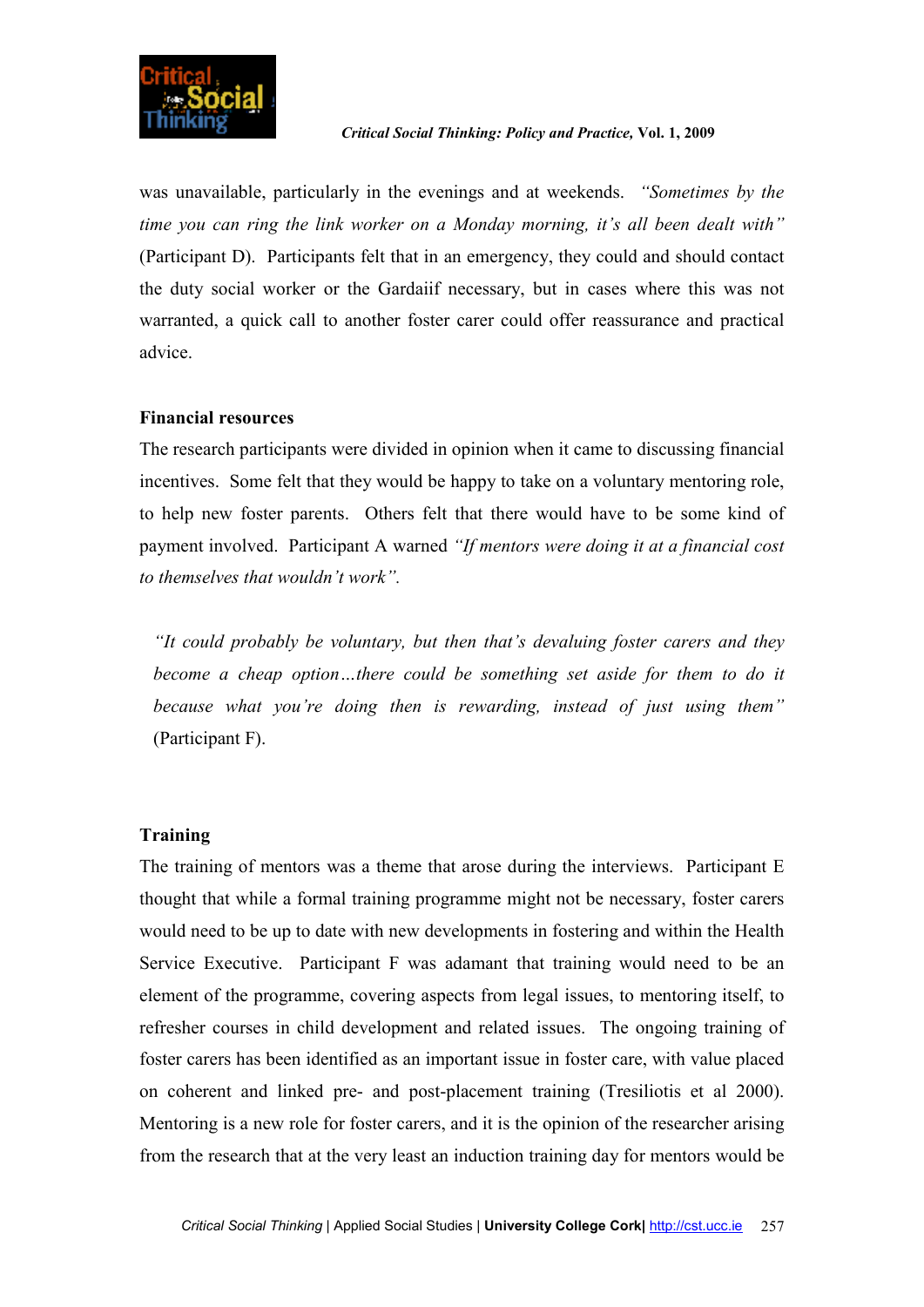

advantageous. However, as Participant E pointed out, it would have to be ensured that training did not replace or discount the experience and skills of the foster carers involved. The skills and strengths of foster carers need to be recognised as valuable and intrinsic to the mentoring role. As a study of training in foster care warns, *"emphasis on skill acquisition and qualifications may overshadow the less measurable but vital personal qualities of carers"* (Ogilvie et al. 2006, p.15).

# **Obstacles and Pitfalls**

Several of the research participants were concerned that if the service was not valued by the Fostering Department of the HSE, this might cause resentment among foster carers and result in them feeling exploited. Conversely, difficulties may also arise with the implementation of the programme if the Fostering Department or higher management feel that resources would be misused by being dedicated to this project. The Fostering Department would have to show that mentoring would potentially be a valuable support to foster carers and possibly save on resources in the long term. Implementing a mentoring programme depends on long-term support and commitment from the organisation involved (Murray 1991).

# **Confidentiality and Child Protection**

The research participants had very strong views on the importance of introducing a system of reporting of child protection concerns, should a mentoring programme be implemented. An example of their views was:

*"You have to know when you need to talk to the social worker. But I think if the mentor had any common sense they would know when you need to report things to social work"* (Participant D).

*"Maybe the mentor might be overconfident in what they're doing when they should pull back and say we should get the social worker involved in this"* (Participant B).

The balance between maintaining the confidentiality of the mentoring relationship and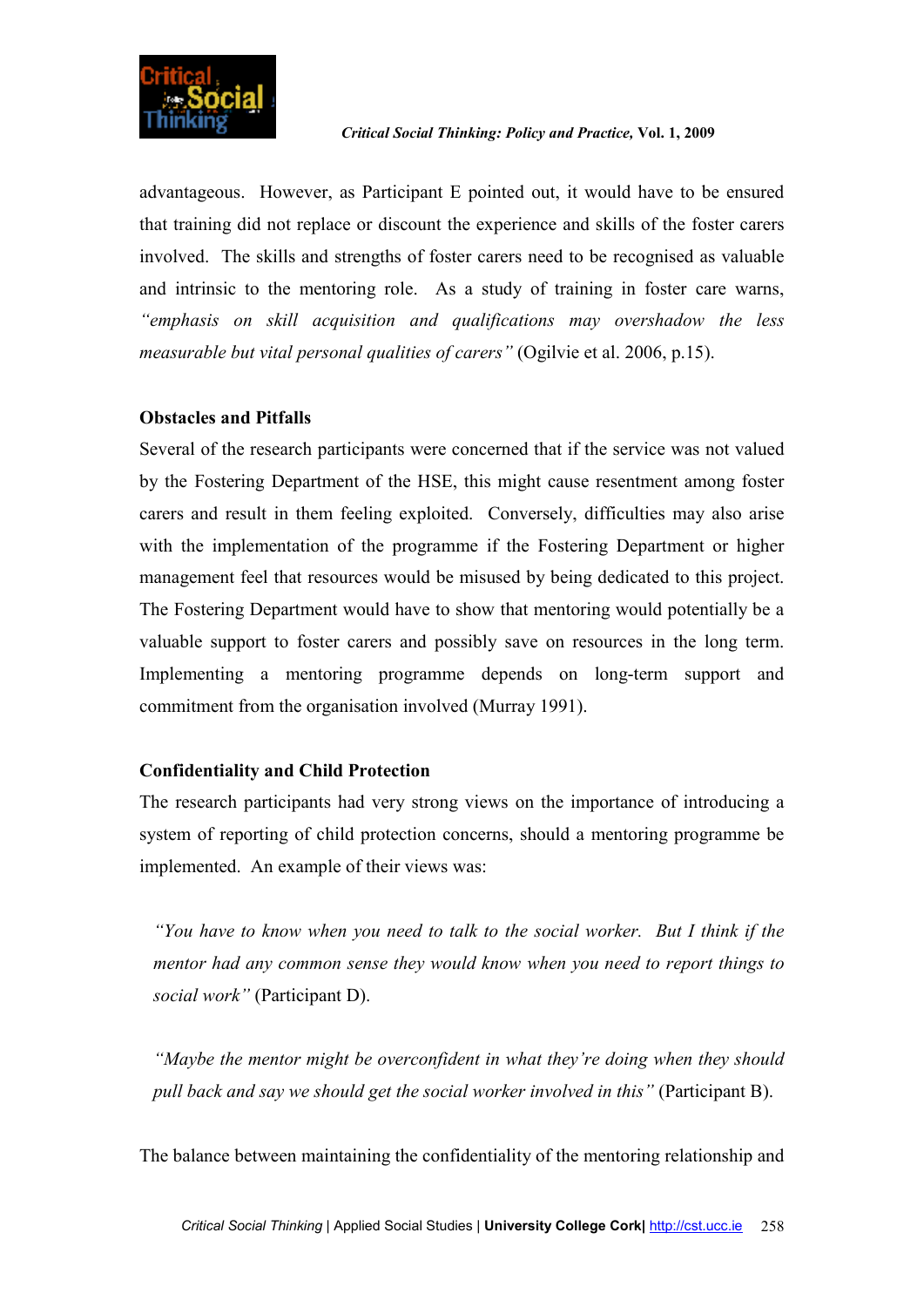

ensuring the safety of children in foster care arose as a significant issue in the research.

A key consideration in the development of a mentoring programme is that guidelines for child protection be put in place, based on the guidelines laid out in Children First, which states that the health board (HSE) has overall responsibility for the assessment and management of child protection concerns (Department of Health and Children 1999, 6.1.1). Particularly if mentors are working in collaboration with fostering agencies, they would have a responsibility to report child protection concerns.

# **Co-ordination**

The overall view of the research participants was that while foster carers should be heavily involved and consulted in all aspects of the mentoring programme, for practical and legal reasons it would make sense for the Fostering Department to take responsibility for the running of the programme. All of the research participants were in agreement with this, as summed up eloquently by Participant E:

*"Foster carers with social workers on board* (should be involved in co-ordination)*. You would need the social worker on board as well or the whole thing could run riot"*

# **Conclusion**

In drawing conclusions from this research, I refer to the initial research questions, used in the interviews.

# *What are the systems of support, both formal and informal, currently used and valued by foster carers?*

The foster carers interviewed had developed their own networks of support, of which social work support was seen as a small component. Informal networks were viewed as providing the most support, with particular value placed on the support of other foster carers on a one-to-one basis. These findings concurred with findings from the literature, in which other foster carers were also valued as a source of support.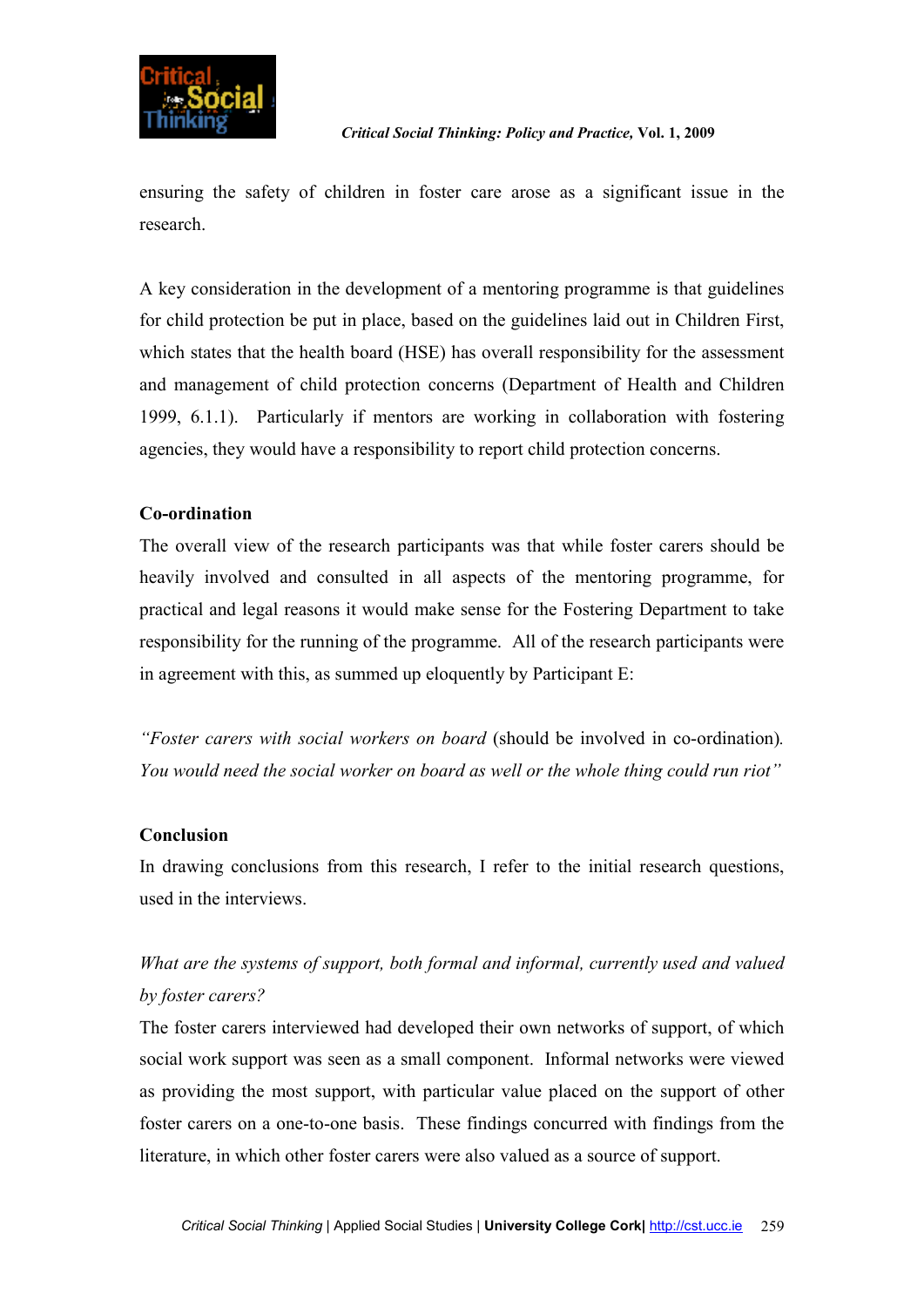

*What would be the benefits, to foster carers and to the agency, of implementing a peer mentoring scheme?* 

The potential benefits of peer mentoring to foster carers and the agency were many, and included the retention of foster carers and prevention of placement breakdown, the saving of resources, opportunities for personal development for the experienced carers acting as mentors, and support for new carers.

*What resources would be required to implement the scheme, and what are the potential obstacles or pitfalls?* 

Resources identified to implement the scheme included financial incentives for mentors, training, and agency staff required to co-ordinate and supervise the programme. Potential problems were identified in the form of difficulties within the mentoring relationship, conflict between foster carers and social workers, and difficulties in balancing the confidentiality of the mentoring relationship and responsibilities for child protection.

The implementation of a mentoring scheme would provide valuable support to foster carers, and by definition, to the children in their care. The stresses experienced by foster carers, and difficulties in dealing with and understanding children's behaviour, affect foster children and their relationships with carers. By providing support to foster carers, and equipping them to work effectively with children, the agency is also providing a source of support to children in care.

#### **Recommendations for future practice**

1. Based on the literature and the views of research participants, a key recommendation of this research is that consideration be given to implementing a facilitated mentoring programme for new foster carers, to offer guidance and support.

2. Further research should be undertaken, consisting of a survey to all foster carers in the HSE area, to establish necessity of the programme and to gain input from as many carers as possible. A quantitative survey would also help to establish support for the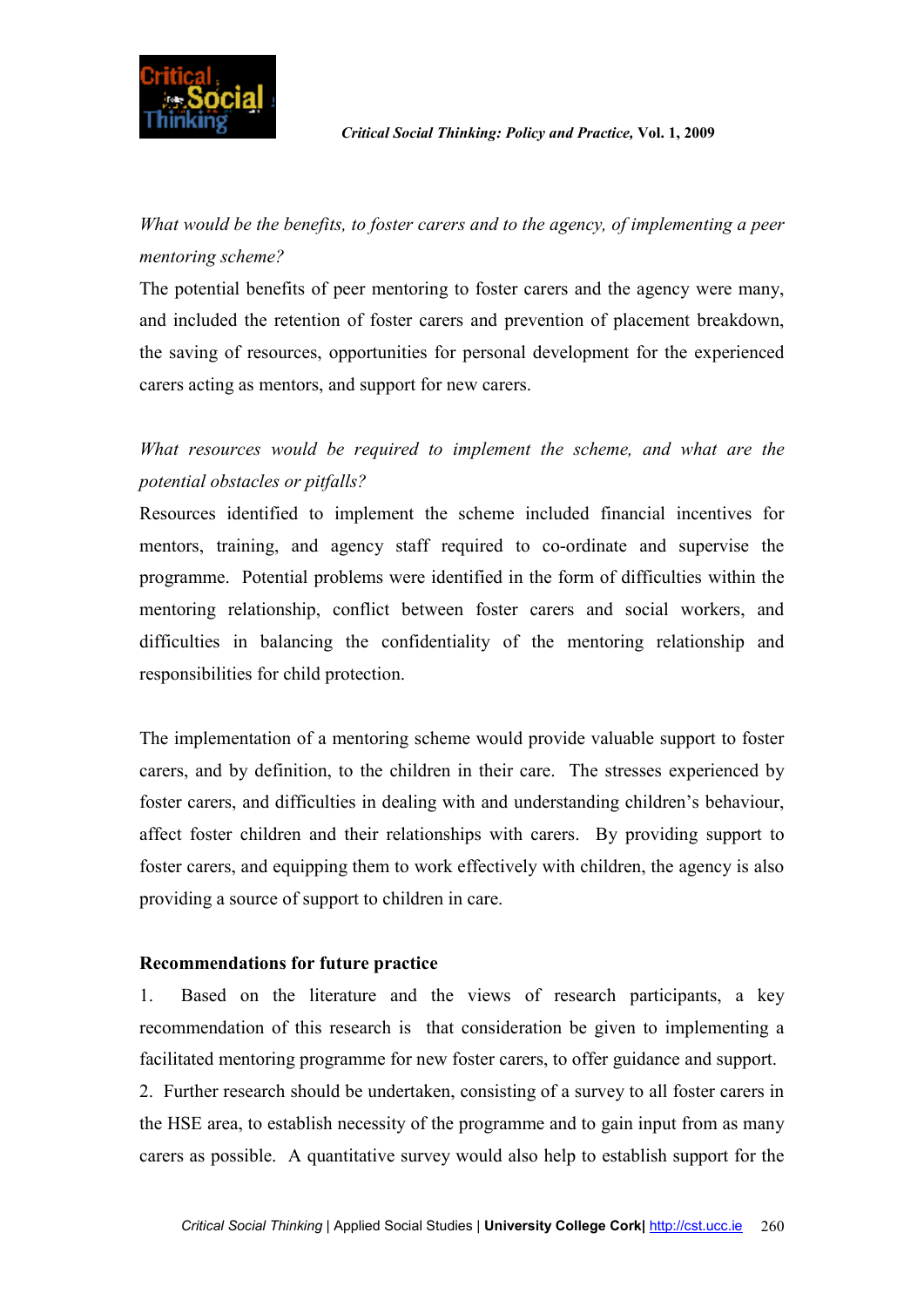

programme, and encourage foster carers to get involved.

3. A mentoring co-ordinator to be appointed through fostering services, with responsibility for recruitment, allocation and supervision of mentors. The coordinator could be an experienced foster carer, or a fostering social worker.

4. Funding to be allocated to implement the programme, including increased allowances for foster carers acting as mentors, expenses for mentors and a training programme.

5. Training to be provided for mentors, including an introduction to mentoring and training on Children First guidelines.

6. Continued involvement of foster carers in all aspects of the programme, perhaps in the form of a steering committee, including planning, attending meetings, developing guidelines and facilitating training.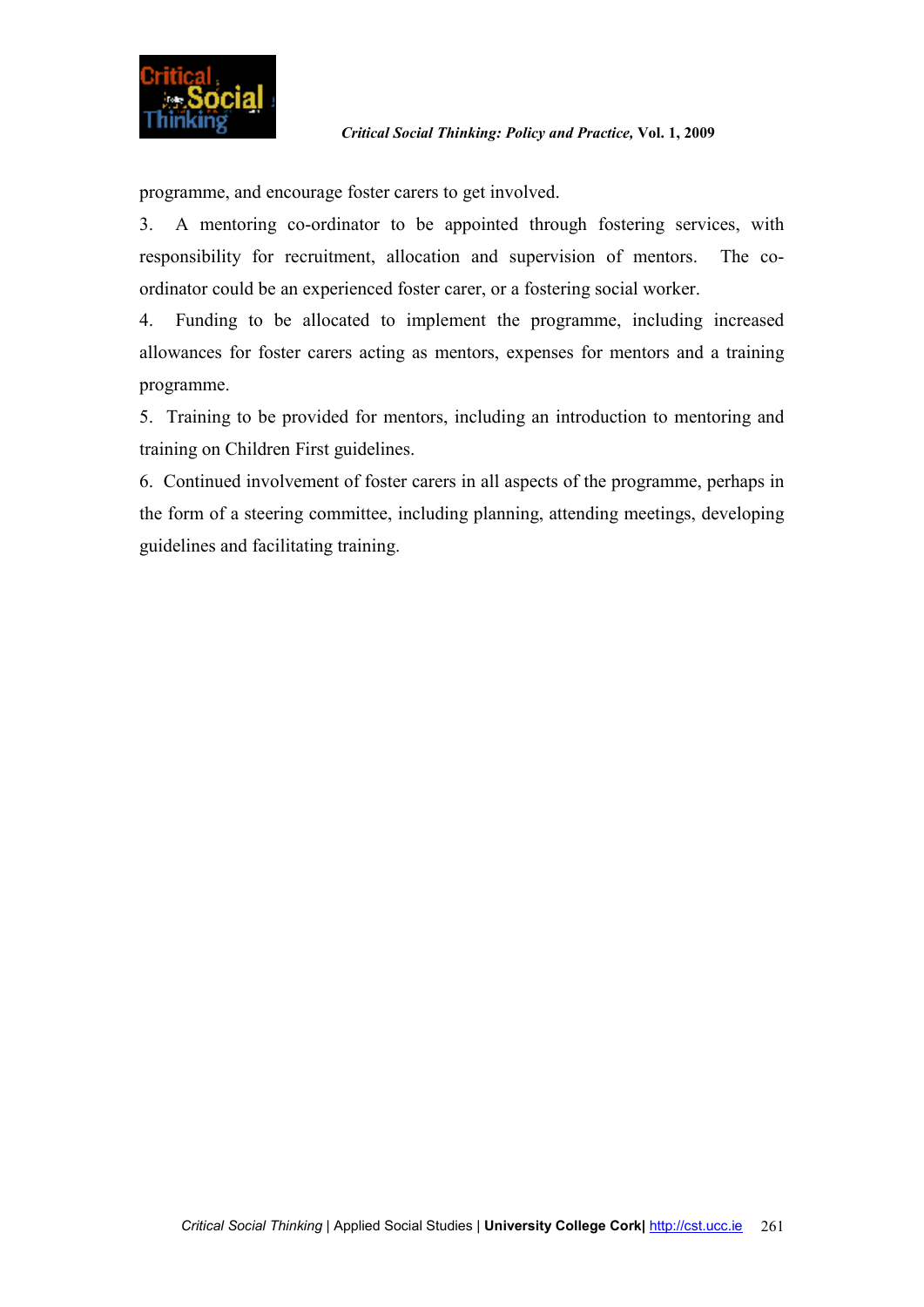

#### **Bibliography**

- Delaney, R. (2000) *Safe Passage: A Summary of the Parent 2 Parent Mentoring Programme*, Oklahoma City: Wood 'N' Barnes Publishing and Distribution.
- Department of Health and Children (1999) *Children First: National Guidelines for the Protection and Welfare of Children*, Dublin: Stationery Office.
- Fennell, B. et al. (2003) *Mentoring in Community Education*, Dublin: Mentoring Research and Development Group.
- Ife, J. (1997) *Rethinking Social Work: towards critical practice*, South Melbourne: Longman.
- Irish Association of Social Workers (2006) *Irish Association of Social Workers Code of Ethics*, Dublin: IASW.
- Kay, D & Hinds, R. (2007) *A Practical Guide to Mentoring*, Oxford: How To Books Ltd.
- Maclay, F. et al. (2006) 'Surviving the system as a foster carer'*, Adoption & Fostering* **30** (3), pp.29-37.
- Murray, M. (1991) *Beyond the Myths and Magic of Mentoring*, California: Jossey-Bass, Inc.
- Nixon, S. (1997**)** 'The Limits of Support in Foster Care' *British Journal of Social Work* **27**, pp913-930.
- Nutt, L. (2006) *The Lives of Foster Carers*, Oxon: Routledge.
- Ogilvie, K. et al. (2006) 'Foster carer training: Resources, payment and support', *Adoption & Fostering*, **30** (3).
- Saleeby, D (Ed.)(1997) *The Strengths Perspective in Social Work Practice*, New York: Longman.
- Sellick, C. (1992) *Supporting Short-term Foster Carers*, Hants: Ashgate Publishing Ltd.
- Sinclair, I. et al. (2004) *Foster Carers: Why They Stay and Why They Leave*, London: Jessica Kingsley Publishers.
- Strauss, A. & Corbin, J. (1998) *Basics of Qualitative Research: Techniques and Procedures for Developing Grounded Theory*, London: SAGE Publications Ltd.